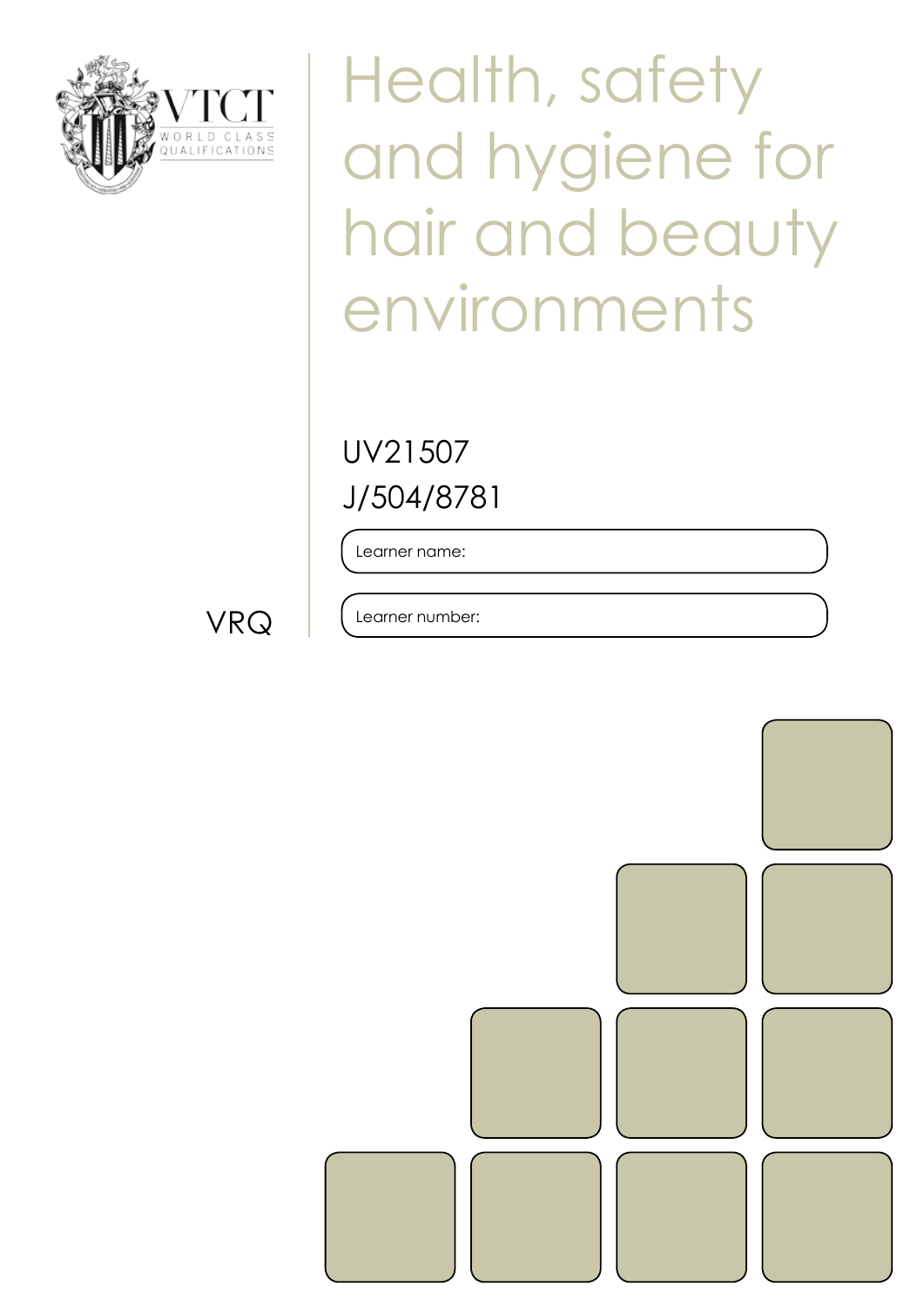

VTCT is the specialist awarding body for the Hairdressing, Beauty Therapy, Complementary Therapy, Hospitality and Catering and Sport and Active Leisure sectors, with over 45 years of experience.

VTCT is an awarding body regulated by national organisations including Ofqual, SQA, DfES and CCEA.

VTCT is a registered charity investing in education and skills but also giving to good causes in the area of facial disfigurement.

#### Statement of unit achievement

By signing this statement of unit achievement you are confirming that all learning outcomes, assessment criteria and range statements have been achieved under specified conditions and that the evidence gathered is authentic.

This statement of unit achievement table must be completed prior to claiming certification.

| Unit code | Date achieved | Learner signature | Assessor<br>initials | IV signature<br>(if sampled) |
|-----------|---------------|-------------------|----------------------|------------------------------|
|           |               |                   |                      |                              |

#### Assessor tracking table

All assessors using this Record of Assessment book must complete this table. This is required for verification purposes.

| Assessor name | Assessor signature | initials | Assessors Assessor number<br>(optional) |
|---------------|--------------------|----------|-----------------------------------------|
|               |                    |          |                                         |
|               |                    |          |                                         |
|               |                    |          |                                         |
|               |                    |          |                                         |
|               |                    |          |                                         |
|               |                    |          |                                         |
|               |                    |          |                                         |
|               |                    |          |                                         |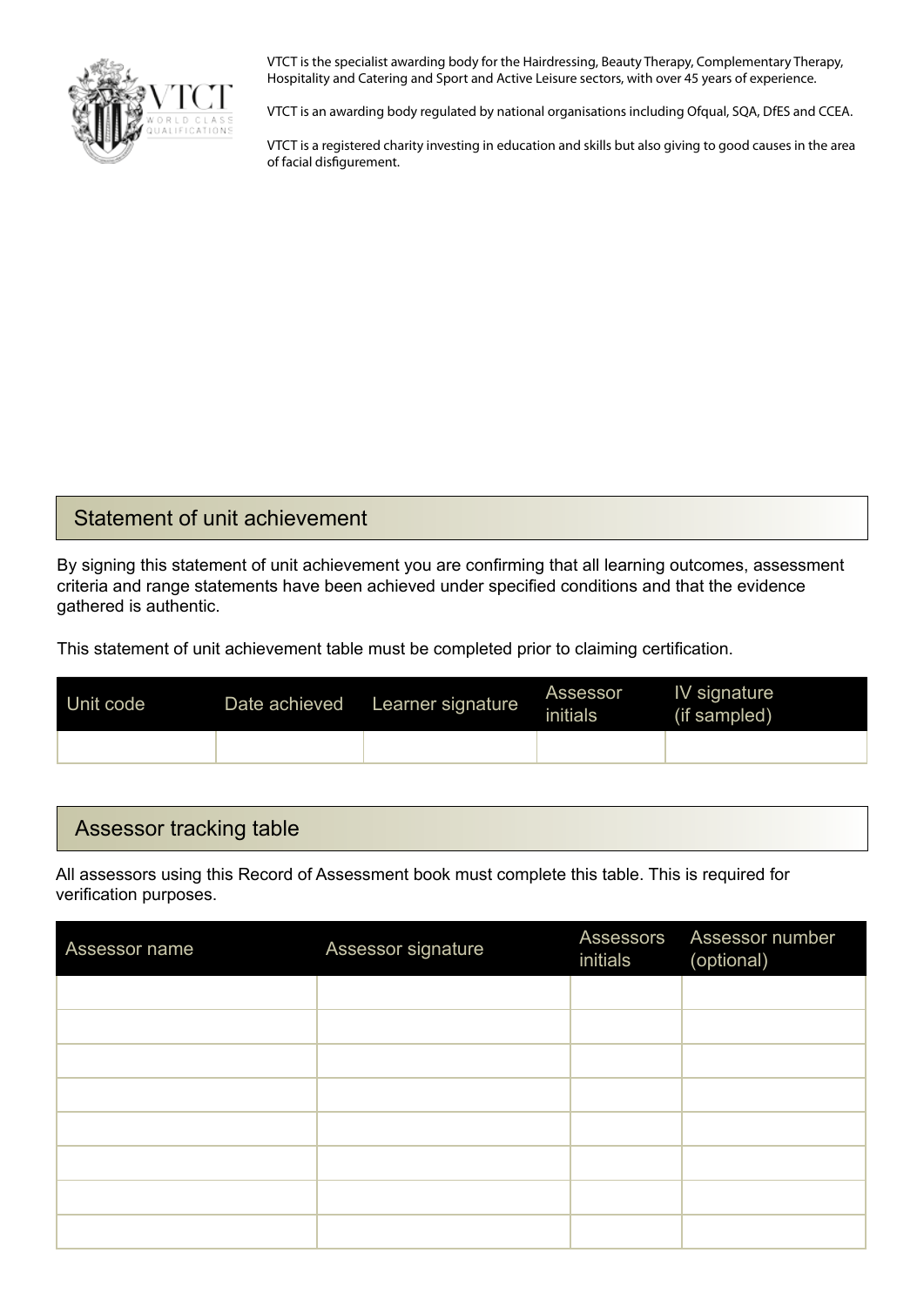# **UV21507** Health, safety and hygiene for hair and beauty environments

The aim of this unit is to update the existing health and safety knowledge that you currently use within your role in the hair and beauty industry. Whether you are a therapist, hairdresser, barber, salon worker, manager, owner, college lecturer or assessor, having up-to-date information on health and safety is key to staying compliant with current legislation.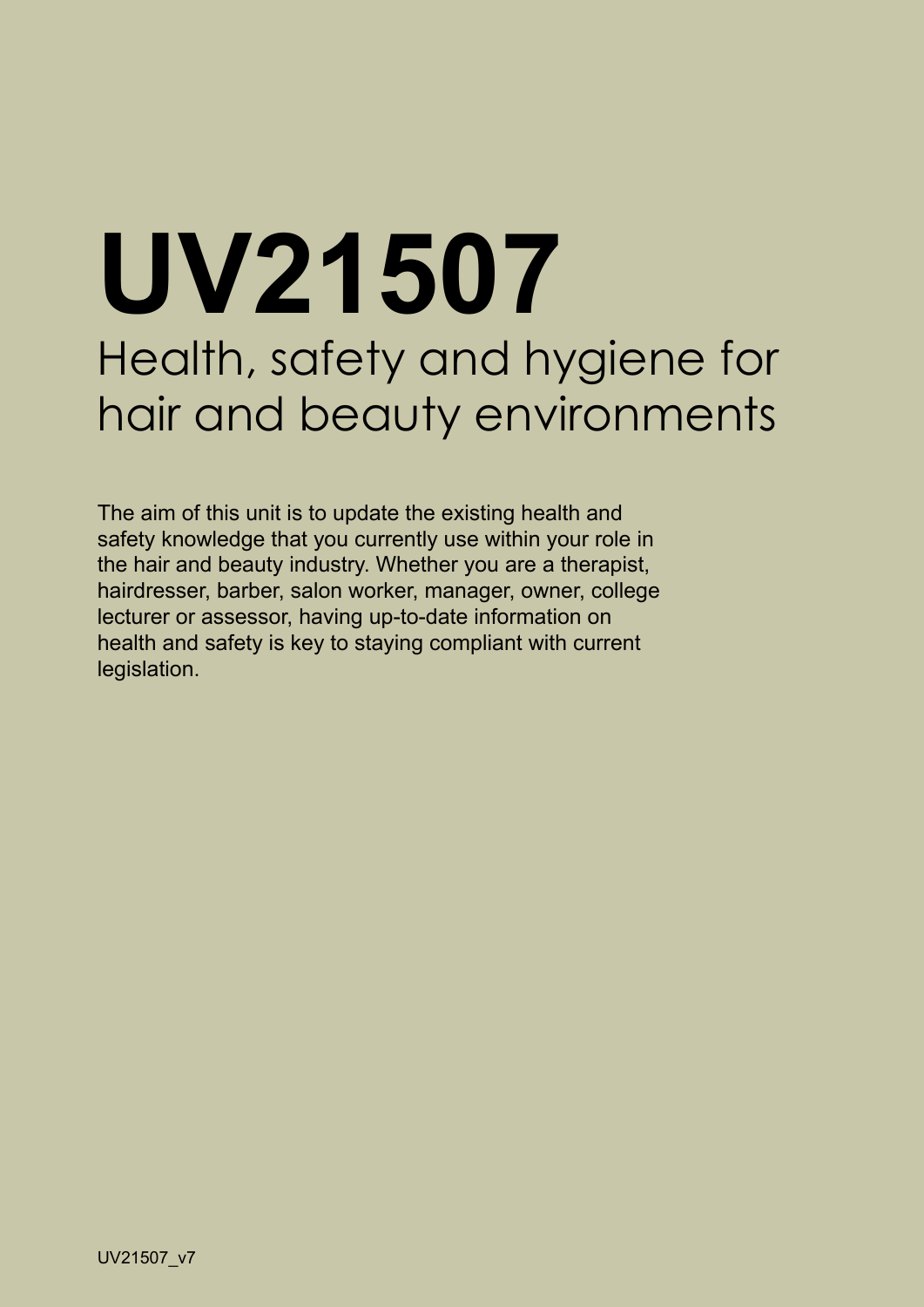

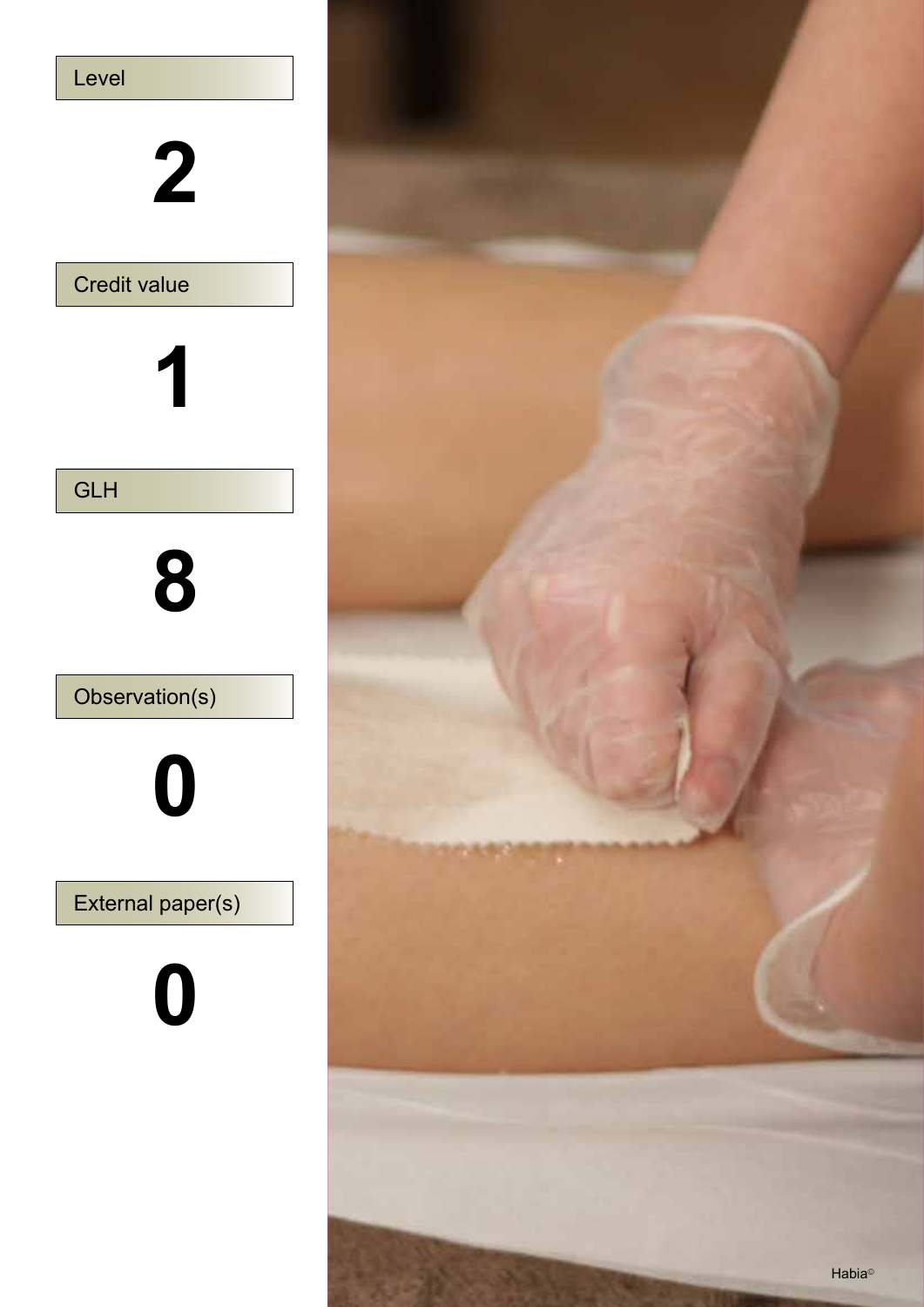# Health, safety and hygiene for hair and beauty environments

On completion of this unit you will:

- 1. Know health and safety legislation, policies and procedures for hair and beauty environments
- 2. Know how to maintain personal safety and hygiene and prevent cross-infection in salon environments

#### Learning outcomes **Evidence requirements**

- 1. *Knowledge outcomes*  There must be evidence that you possess all the knowledge and understanding listed in the Knowledge section of this unit. In most cases this can be done by professional discussion and/or oral questioning. Other methods, such as projects, assignments and/or reflective accounts may also be used.
- 2. *Tutor/Assessor guidance*  You will be guided by your tutor/assessor on how to achieve learning outcomes in this unit. All outcomes must be achieved.
- 3. *External paper*

There is no external paper requirement for this unit. However, the Knowledge questions section provides a list of proposed multiple choice examination questions as an example of how this unit can be assessed. **This is not a compulsory paper**.

**3**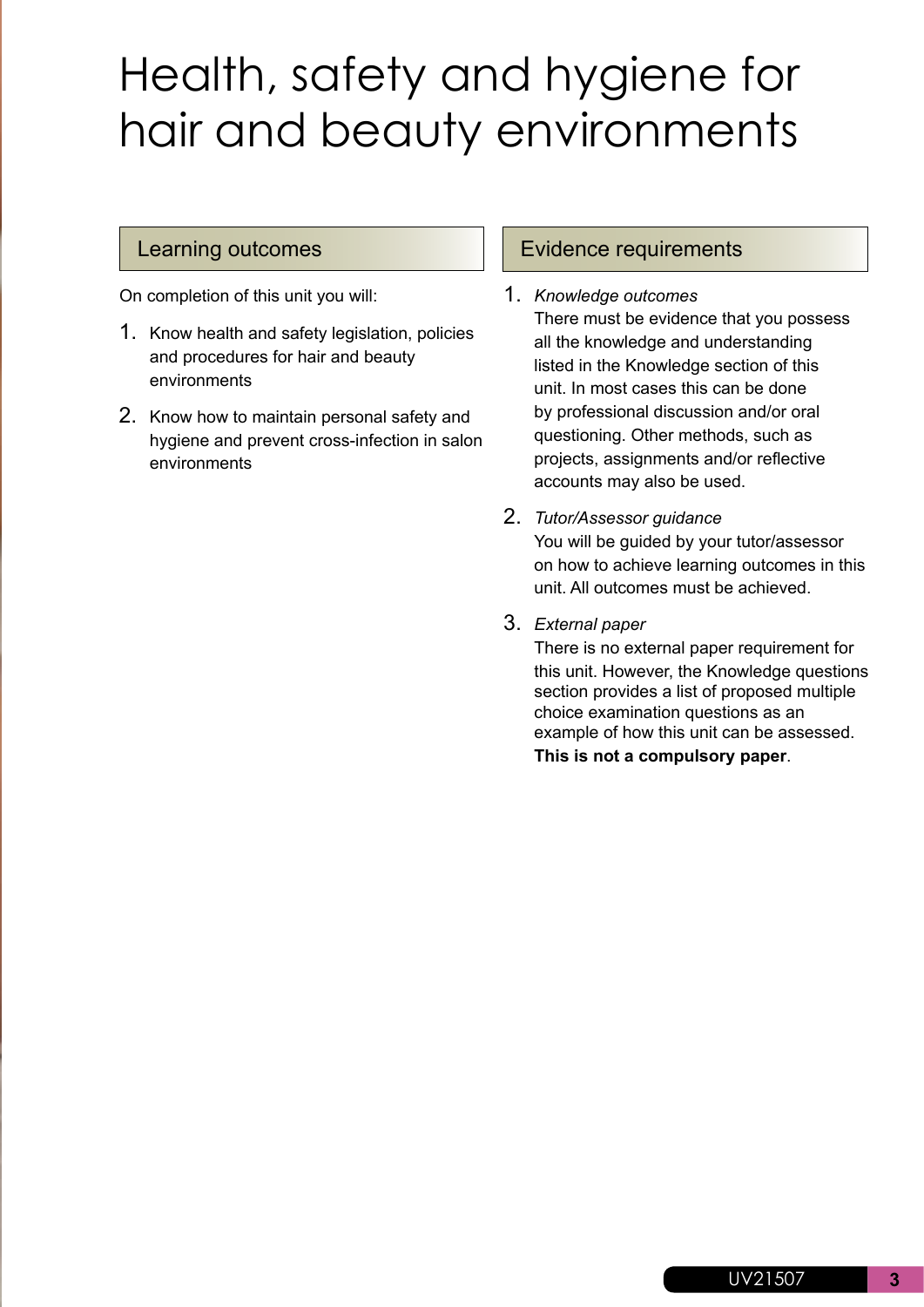# Developing knowledge

#### Achieving knowledge outcomes

You will be guided by your tutor and assessor on the evidence that needs to be produced. Your knowledge and understanding will be assessed using the assessment methods listed below\*:

- Projects
- Observed work
- Witness statements
- Audio-visual media
- Evidence of prior learning or attainment
- Written questions
- Oral questions
- Assignments
- Case studies
- Professional discussion

Where applicable your assessor will integrate knowledge outcomes into practical observations through professional discussion and/or oral questioning.

When a criterion has been orally questioned and achieved, your assessor will record this evidence in written form or by other appropriate means. There is no need for you to produce additional evidence as this criterion has already been achieved.

Some knowledge and understanding outcomes may require you to show that you know and understand how to do something. If you have practical evidence from your own work that meets knowledge criteria, then there is no requirement for you to be questioned again on the same topic.

*\*This is not an exhaustive list.*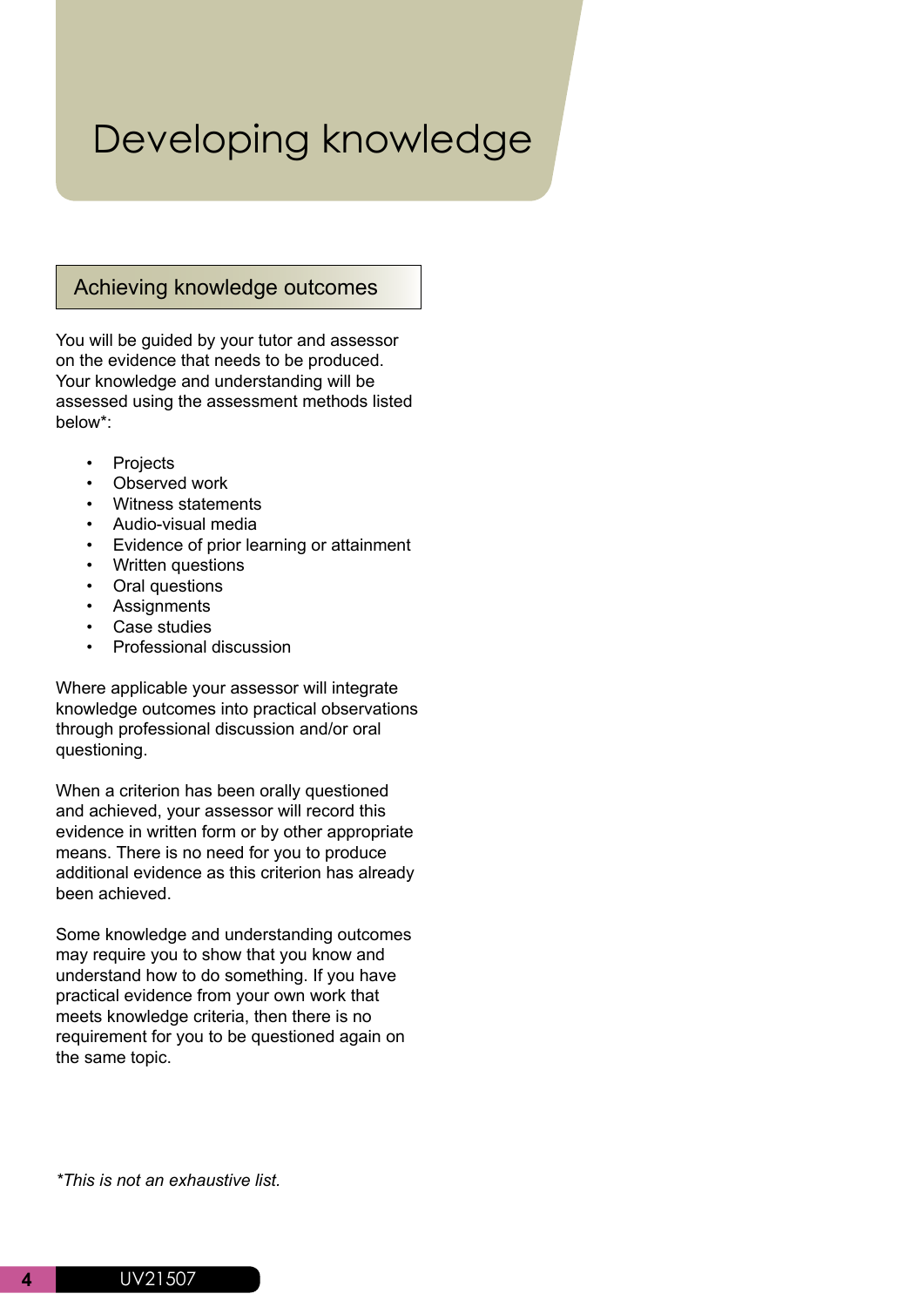# **Knowledge**



## Learning outcome 1

## **Know health and safety legislation, policies and procedures for hair and beauty environments**

| You can: |                                                                                                                                                | Portfolio reference |
|----------|------------------------------------------------------------------------------------------------------------------------------------------------|---------------------|
|          | a. State the legislation, codes of practice and best practice guidance<br>used in a hair and beauty environment                                |                     |
|          | <b>b.</b> Describe the health and safety duties of employer, employees and<br>the self-employed                                                |                     |
|          | C. Describe what is meant by a health and safety policy and<br>specifically the three main components                                          |                     |
|          | d. Define what an enforcement body is and the possible actions and<br>consequences of non-compliance                                           |                     |
|          | <b>e.</b> Describe the benefits of good health and safety practices                                                                            |                     |
| f.       | Define the common causes of accidents in hair and beauty<br>environments, requirements for first aid and how these should be<br>recorded       |                     |
|          | g. Describe the risk assessment process and the chain of command<br>principle for the control measures                                         |                     |
|          | h. Describe the fire precaution measures for hair and beauty salons                                                                            |                     |
| Ι.       | State the colour coding system for safety signage                                                                                              |                     |
| I.       | Describe the procedures for ensuring electrical safety when<br>working in salon environments                                                   |                     |
|          | K. Define the control of substances hazardous to health (COSHH)<br>assessment process and control measures for both the employee<br>and client |                     |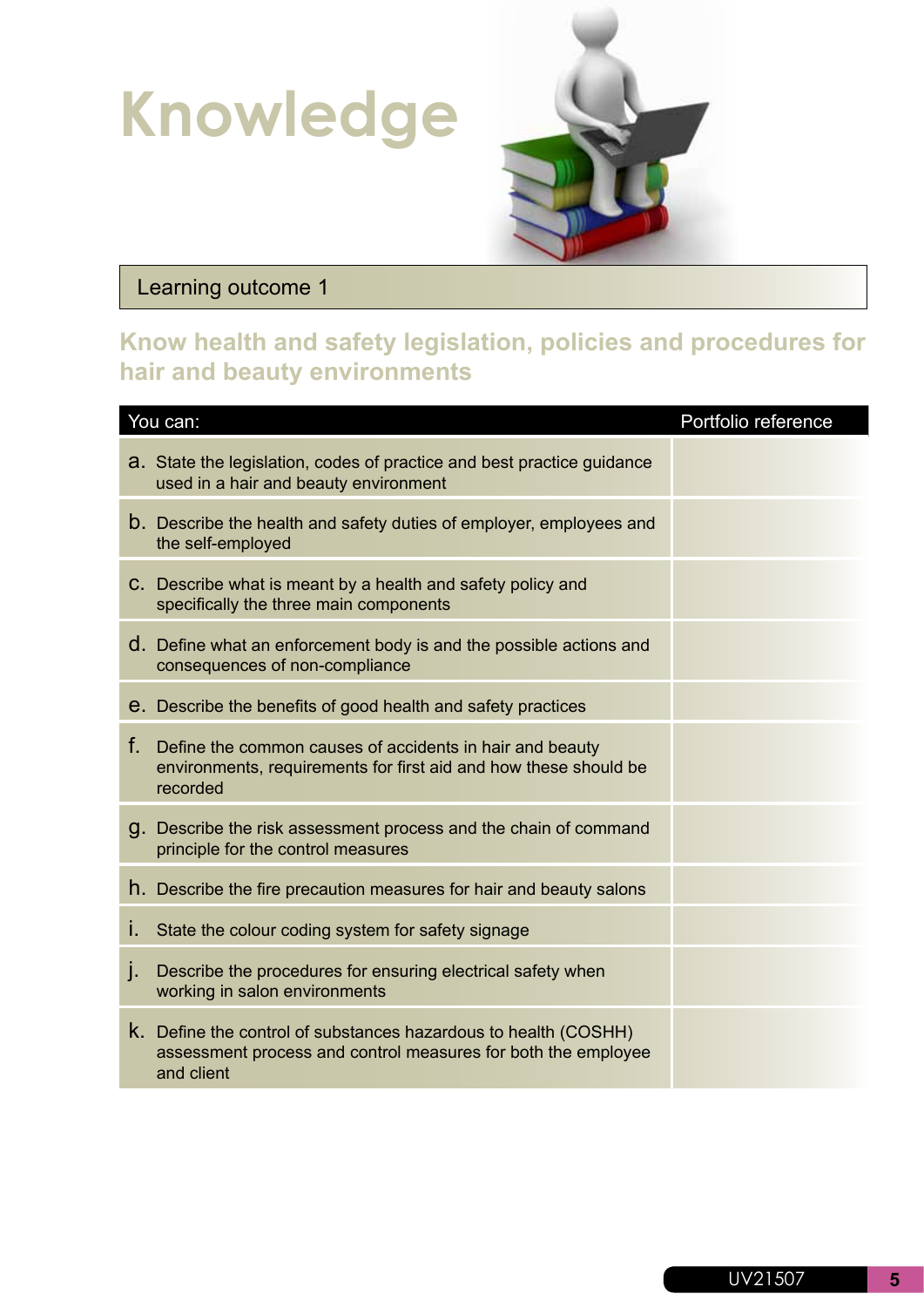

## Learning outcome 2

### **Know how to maintain personal safety and hygiene and prevent cross-infection in salon environments**

| You can:                                                                                                                                           | Portfolio reference |
|----------------------------------------------------------------------------------------------------------------------------------------------------|---------------------|
| a. Define dermatitis, recognise causal factors and preventative<br>measures in hair and beauty environments                                        |                     |
| <b>b.</b> Describe the risks and preventative measures associated with<br>manual handling in hair and beauty environments                          |                     |
| C. Outline the principles of infection control in hair and beauty<br>environments and the importance of cleaning schedules and<br>personal hygiene |                     |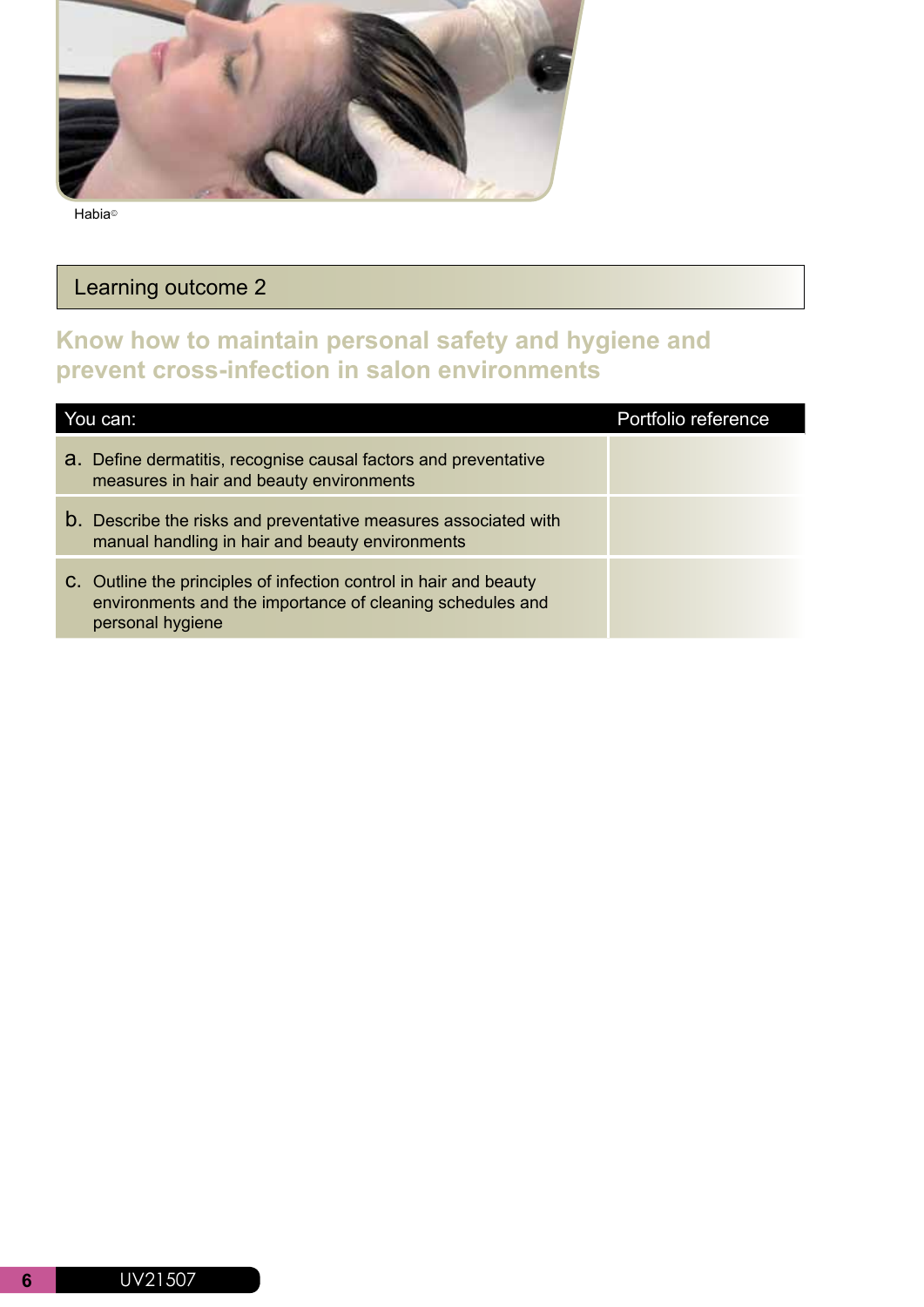# **Knowledge questions**

This section provides proposed multiple choice examination questions as an example of how this unit can be assessed. **This is not a compulsory paper**. You are required to answer 30 of the multiple choice questions from the 60 provided. Your tutor will direct you to the questions that you will need to answer on the day, for example 1-30.

#### Multiple choice example questions

- **1. HASAW stands for:**
- A Health and safety at workstations
- B Health and safety at work
- C Healthy and safe actions work
- D Healthy and safe arrangements work
- **2. MHSW stands for:**
- A Management of health and safety at work
- B Manual handling safety at work
- C Make health and safety work
- D Management of human safety at work
- **3. The Health and Safety at Work Act places duties on:**
- A The employer
- B The employer and self employed
- C The public
- D The employer, employee and self employed persons
- **4. What type of salon is required to produce and implement a health and safety policy:**
- A Everyone
- B A salon with 5+ employees
- C A salon with 20+ employees
- D A salon with 50+ employees
- **5. The three key elements of a health and safety policy are:**
- A Statement, organisation, arrangements
- B Statement, flow chart, procedures
- C Index, procedures, templates
- D Flow chart, staff photos, job descriptions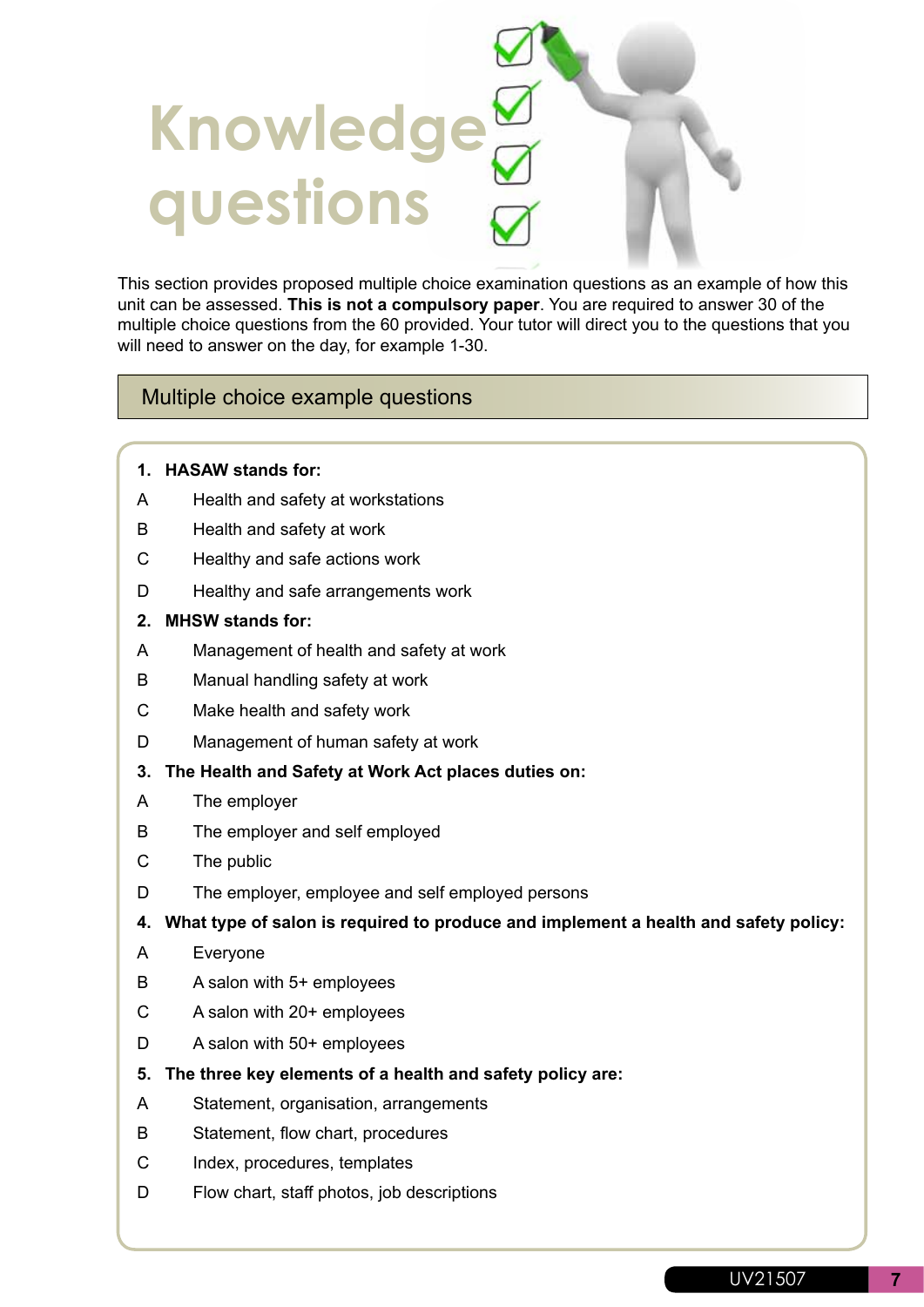

- **6. Which of the following is a benefit of good health and safety practices:** A More inspections from the enforcing body B More accidents C High insurance costs D Good reputation **7. The benefits of good health and safety practice are:** A Good reputation, retain staff, cost effective B Good reputation, fewer accidents, free advertising C Low insurance costs, free advertising, no absenteeism D No accidents, no absenteeism, no complaints **8. A health and safety enforcement officer has the ability to:** A Have a free treatment B Cancel client appointments C Take legal proceedings against an employer/employee D Arrest an employer/employee
	- **9. Health and safety enforcement officers are employed by:**
	- A The employer
	- B The landlord
	- C HSE or Local authority
	- D ACAS

#### **10. Which of the following is not legally required to be provided by the employer:**

- A A smoking area
- B Drinking water
- C Adequate lighting
- D Adequate toilet facilities

#### **11. The employer has a duty to provide:**

- A Drinking water, adequate toilet facilities and a smoking shelter
- B Adequate lighting, adequate ventilation and a canteen
- C Comfortable working temperature, drinking water and a changing room
- D Drinking water, adequate lighting and access to toilet facilities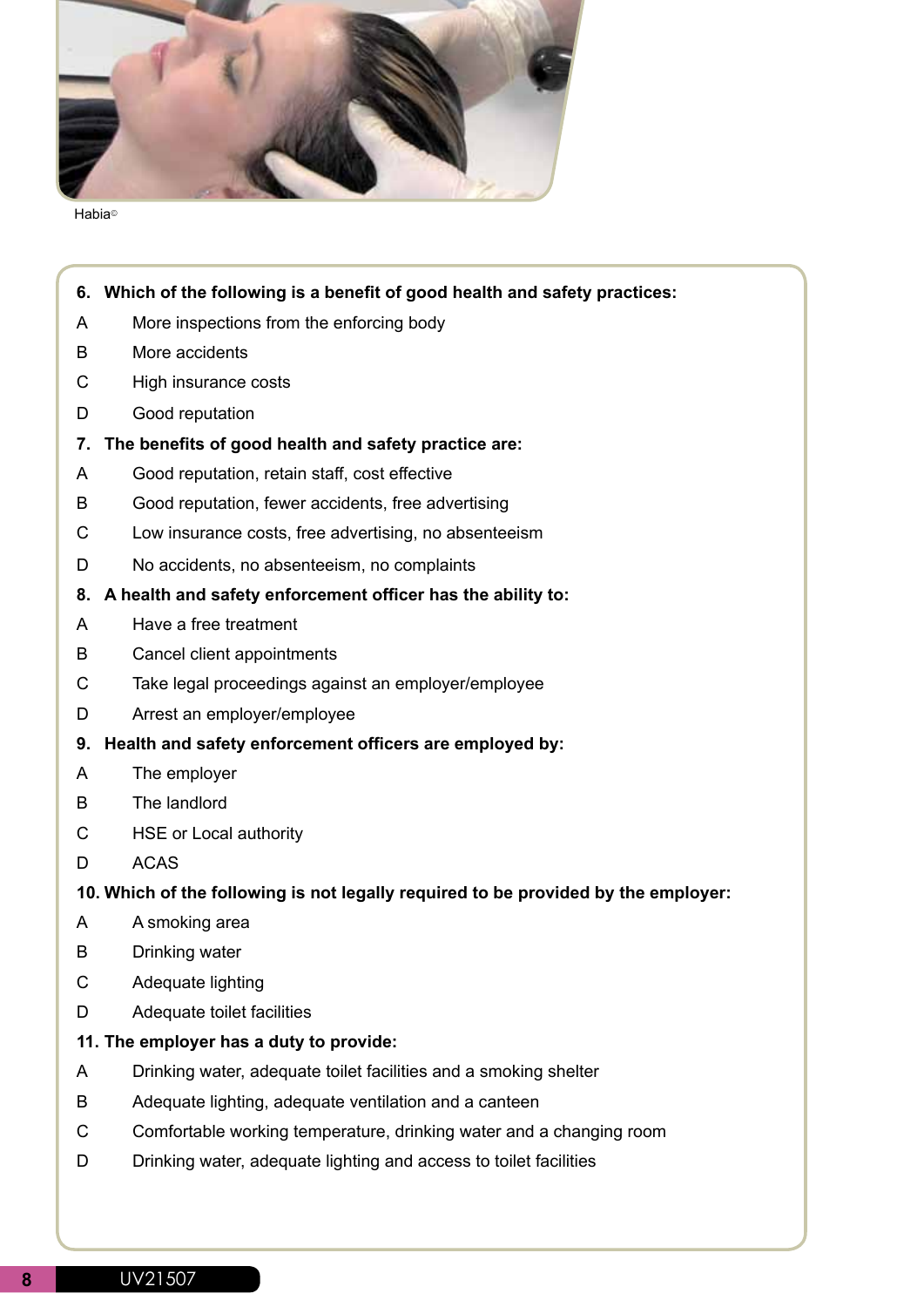

#### **12. The most common types of accident injury/ill health in the salon environment are:**

- A Slips, falls from height, and electrocution
- B Manual handling, falls from height, electrocution
- C Slips, electrocution, dermatitis
- D Dermatitis, manual handling, slips

#### **13. The legal requirement for accident reporting is known as:**

- A RIDDOR
- B RIBBOB
- C DIRROD
- D RIDROD

#### **14. Incidents which are reportable under RIDDOR include:**

- A 7 day injuries, major injuries and headaches
- B Major injuries, stomach upsets and headaches
- C Dermatitis, 7 day injuries and major injuries
- D Headaches, sickness and dermatitis

#### **15. What must be provided in a first aid kit:**

- A Headache tablets, cough medicine, plasters
- B Bandages, safety pins, headache tablets
- C Antiseptic cream, bandages, plasters
- D Bandages, safety pins, sterile dressings

#### **16. The employer is required to provide a trained first aider in the salon when:**

- A There are more than 5 employees
- B The hospital is more than 3 miles away
- C Risk assessments determine the need for a trained first aider
- D An employee asks to do the training

#### **17. A hazard is defined as:**

- A Something with the potential to cause harm
- B Something which has caused an accident
- C Something which has caused a death
- D something with the potential to prevent harm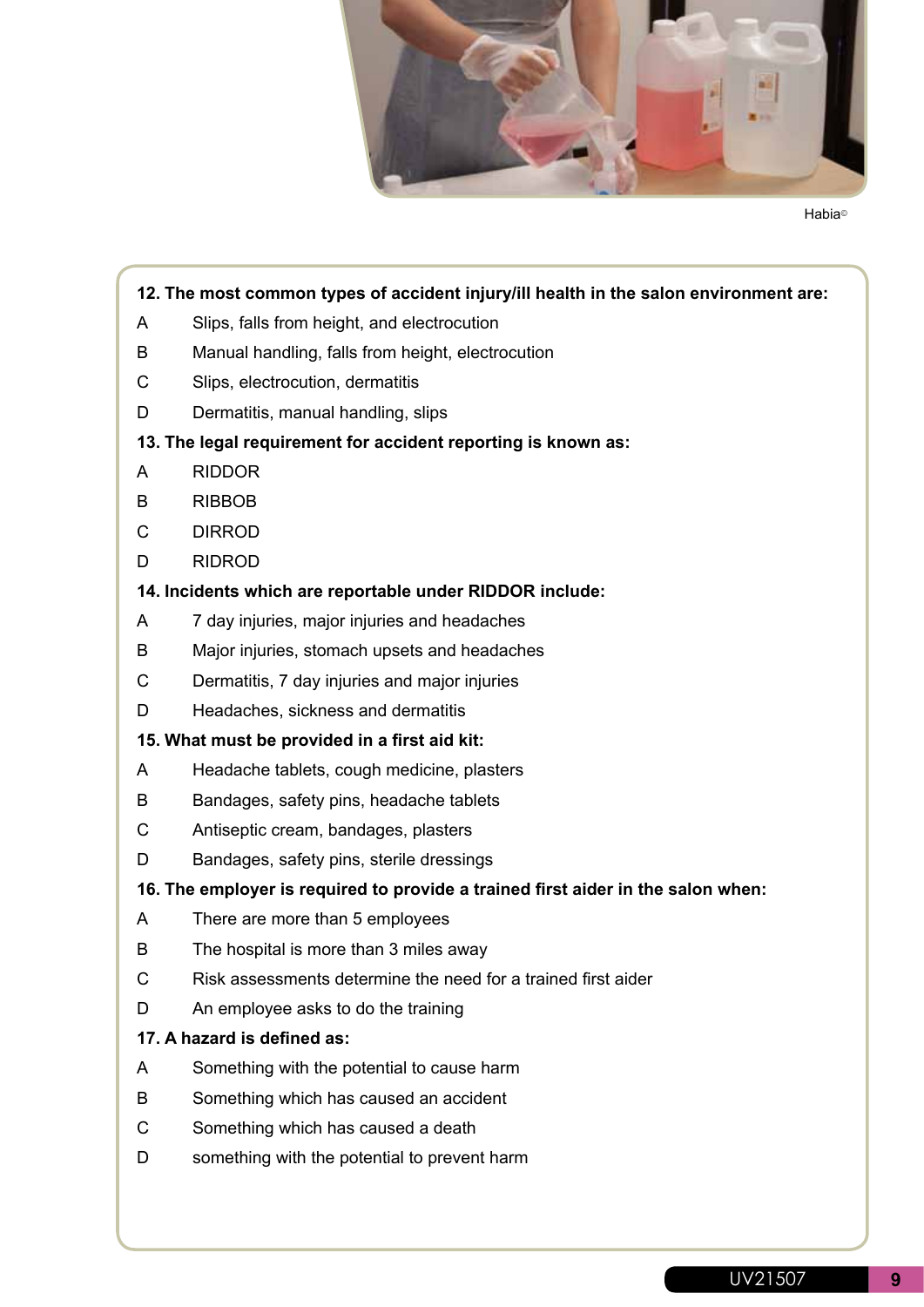

#### **18. A risk assessment is designed to:**

- A Assist the employer to control risks in the salon
- B Make the employer spend money
- C Impress the enforcement officer
- D Ensure the employee is responsible for any risks

#### **19. The first principal of risk control is to:**

- A Eliminate the risk altogether
- B Provide the staff with personal protective equipment (PPE)
- C Substitute the hazard for something less harmful
- D Train the staff

#### **20. Residual Circuit Devices (RCD) protect against electric shock by:**

- A A warning light indicating a defective appliance
- B Stopping the appliance from overheating
- C Cutting off the electrical supply
- D An audible signal indicating a fault
- **21. What should you do if an electrical appliance overheats:**
- A Continue to use it until it cuts out
- B Try to repair it
- C Turn it off at the wall socket
- D Wrap a wet towel around it to cool it down

#### **22. A fire extinguisher with a blue band around the cylinder contains:**

- A Water
- B Wet chemicals
- C Carbon Dioxide
- D Dry powder

#### **23. Fire doors should remain closed to ensure:**

- A Any draughts are reduced
- B Keep the salon warm
- C For privacy
- D To prevent a potential fire from spreading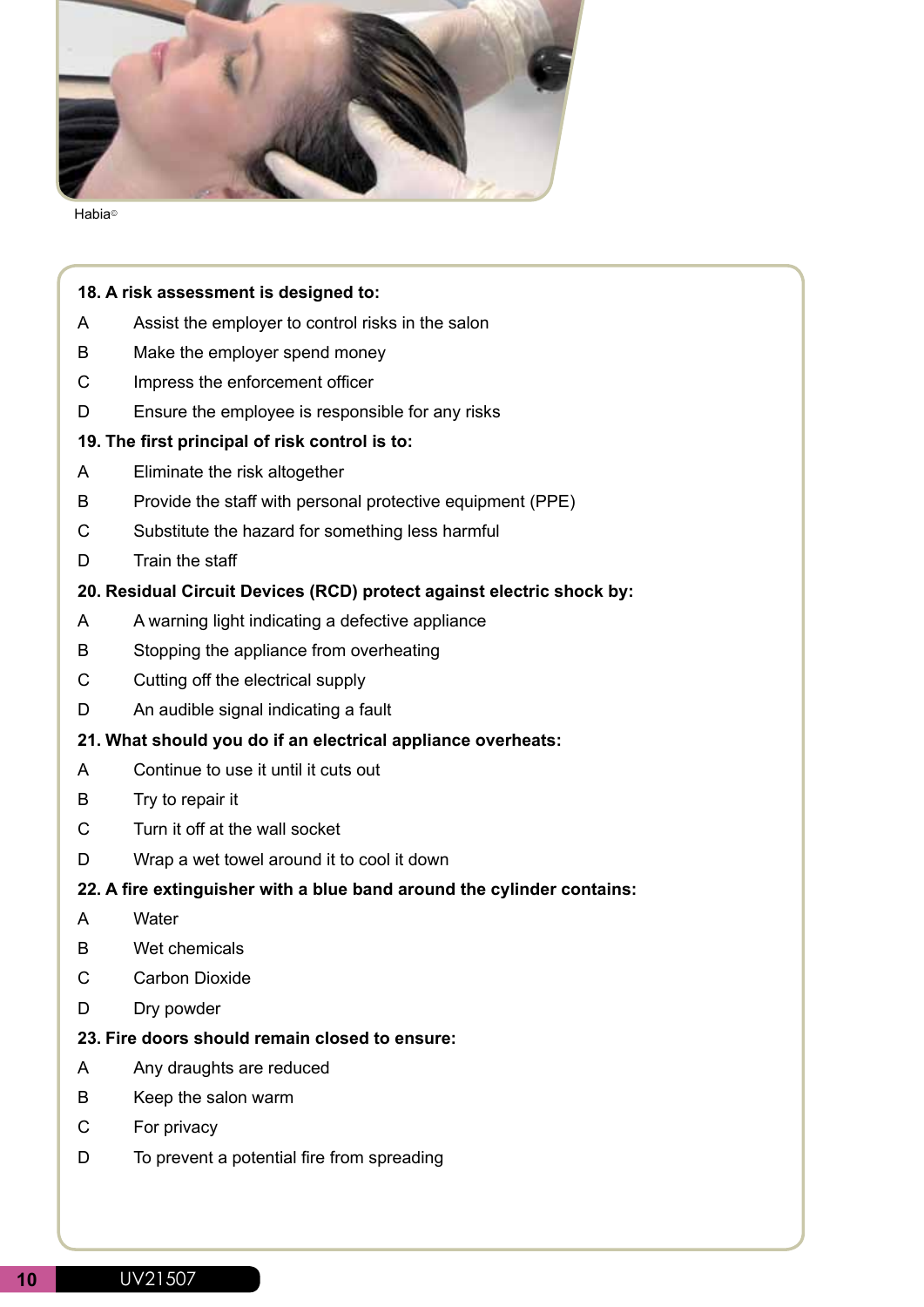

#### **24. Which of the following is not a fire precaution measure:**

- A Fire safety signage
- B Fire drill
- C Fire extinguisher
- D A ladder

#### **25. Fire regulations specify that:**

- A Fire doors must be kept locked
- B Lifts must be used in the event of a fire
- C Fire doors must be propped open
- D Emergency escape routes must be kept clear at all times

#### **26. Which of the following is most appropriate to use on an electrical fire:**

- A A fire blanket
- B Water
- C Foam
- D Carbon Dioxide

#### **27. The colour associated with a warning safety sign is:**

- A Red
- B Yellow
- C Blue
- D Green

#### **28. A mandatory safety sign denotes that you must do something and is:**

- A Red
- B Green
- C Blue
- C Yellow

#### **29. COSHH stands for:**

- A Control of safety, health and hazards
- B Control of substances hazardous to health
- C Control of safety and harm to health
- D Corporate organisation for safety health hazards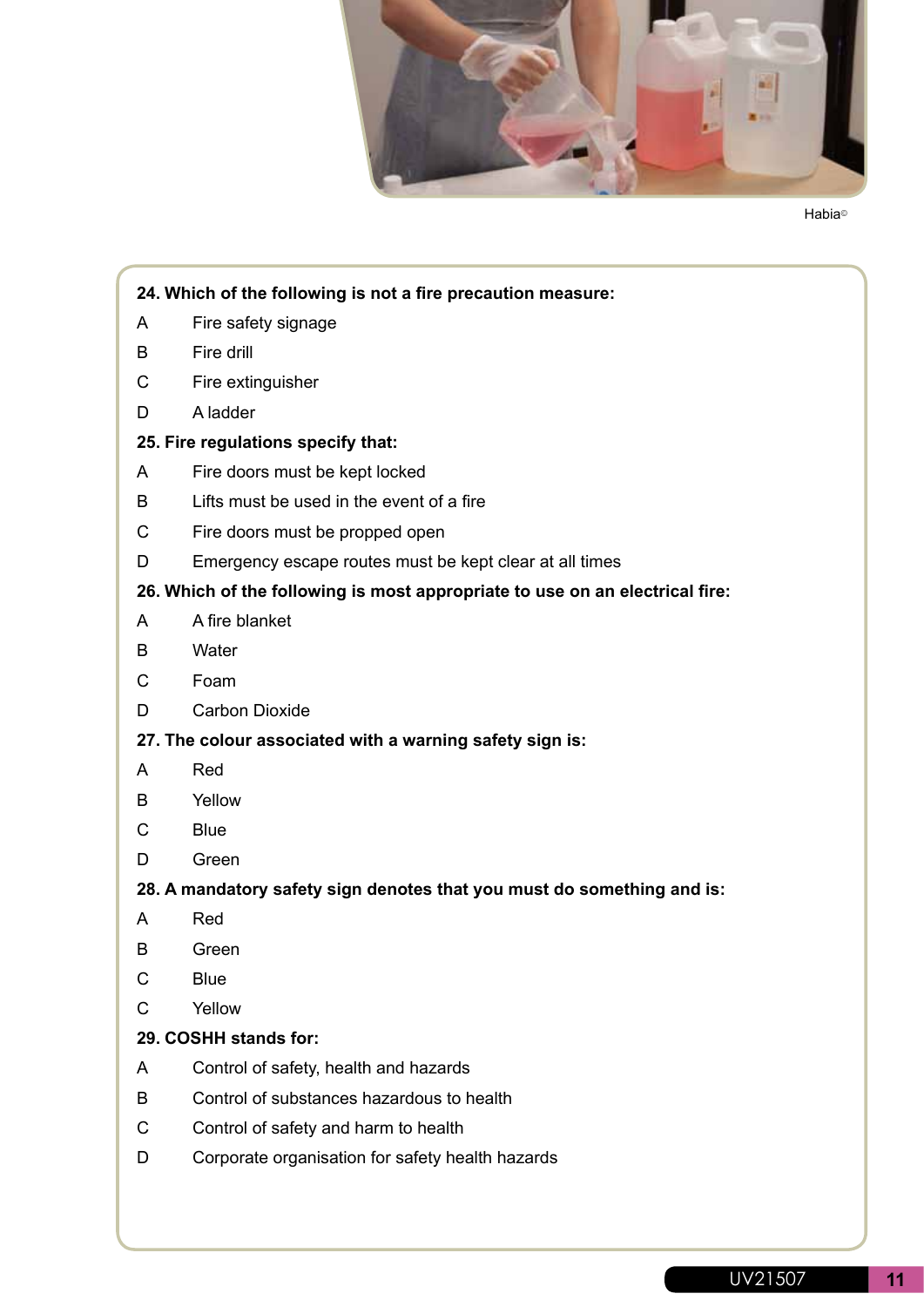

#### **30. The purpose of undertaking a skin sensitivity test prior to a chemical treatment is:**

- A To ensure the colour is what the client desires
- B To prevent the client suffering an allergic skin reaction
- C To reduce the time taken during the treatment
- D To increase the cost of the treatment

#### **31. If a client reacts to a skin sensitivity test you should:**

- A Ensure you wear gloves
- B Ask them to come back tomorrow
- C Avoid any sore areas when applying the treatment
- D Refuse treatment

#### **32. When should a skin sensitivity test be undertaken:**

- A Only on new clients
- B 48 hours prior to chemical treatments
- C If the client asks for one
- D If the client is suffering from a skin complaint

#### **33. Which control measure should be considered first to protect staff from hazardous substances:**

- A Providing staff training
- B Carrying out health surveillance
- C Providing first aid facilities
- D Replacing the chemical substances with a less harmful alternative

#### **34. A hazardous substance is identified by:**

- A It's smell
- B It's colour
- C The label and product information
- D The shape of the container/packaging

#### **35. The most effective way of reducing occupational dermatitis in the hair and beauty sector is:**

- A To wear suitable gloves for wet work and chemical treatments
- B To ensure you do not use more than one chemical treatment at any one time
- C To only permit specified staff to clean the salon
- D To provide everyone with an expensive hand cream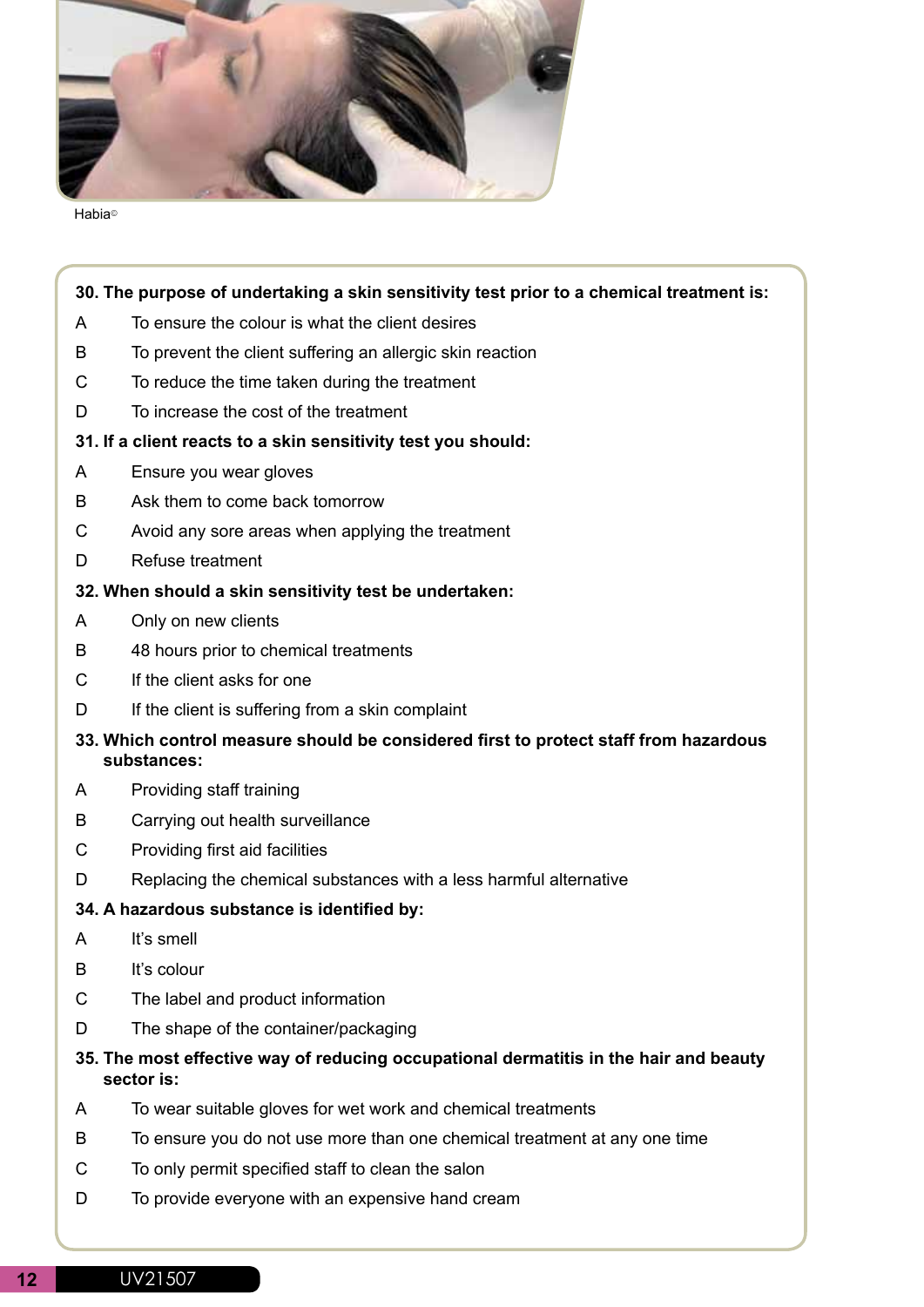

#### **36. What type of glove is recommended for use in the salon:**

- A Latex longer length gloves
- B Vinyl or Nitrile longer length gloves
- C Latex short gloves
- D Vinyl or Nitrile short length gloves

#### **37. After washing your hands you should dry them on:**

- A Your uniform
- B A used client towel
- C With a hairdryer
- D A soft disposable paper towel

#### **38. A poorly designed work station is likely to cause:**

- A Asthma
- B Blindness
- C Stomach cramps
- D Back disorders

#### **39. How often should you change your cleansing fluid for disinfecting equipment (e.g. barbicide):**

- A When it turns green
- B After every use
- C Once a day
- D It does not need changing

#### **40. Prior to disinfecting/sterilisation of equipment, it is essential to:**

- A Wash the item first to remove visible contamination
- B Wait until you have enough items to fill the container
- C Wear a protective apron and safety glasses
- D Wash your hands

#### **41. What is the main function of a disinfectant:**

- A Destroy all pathogens
- B Remove grease, dust and dirt
- C Reduce pathogens to a safe level
- D Make the equipment shiny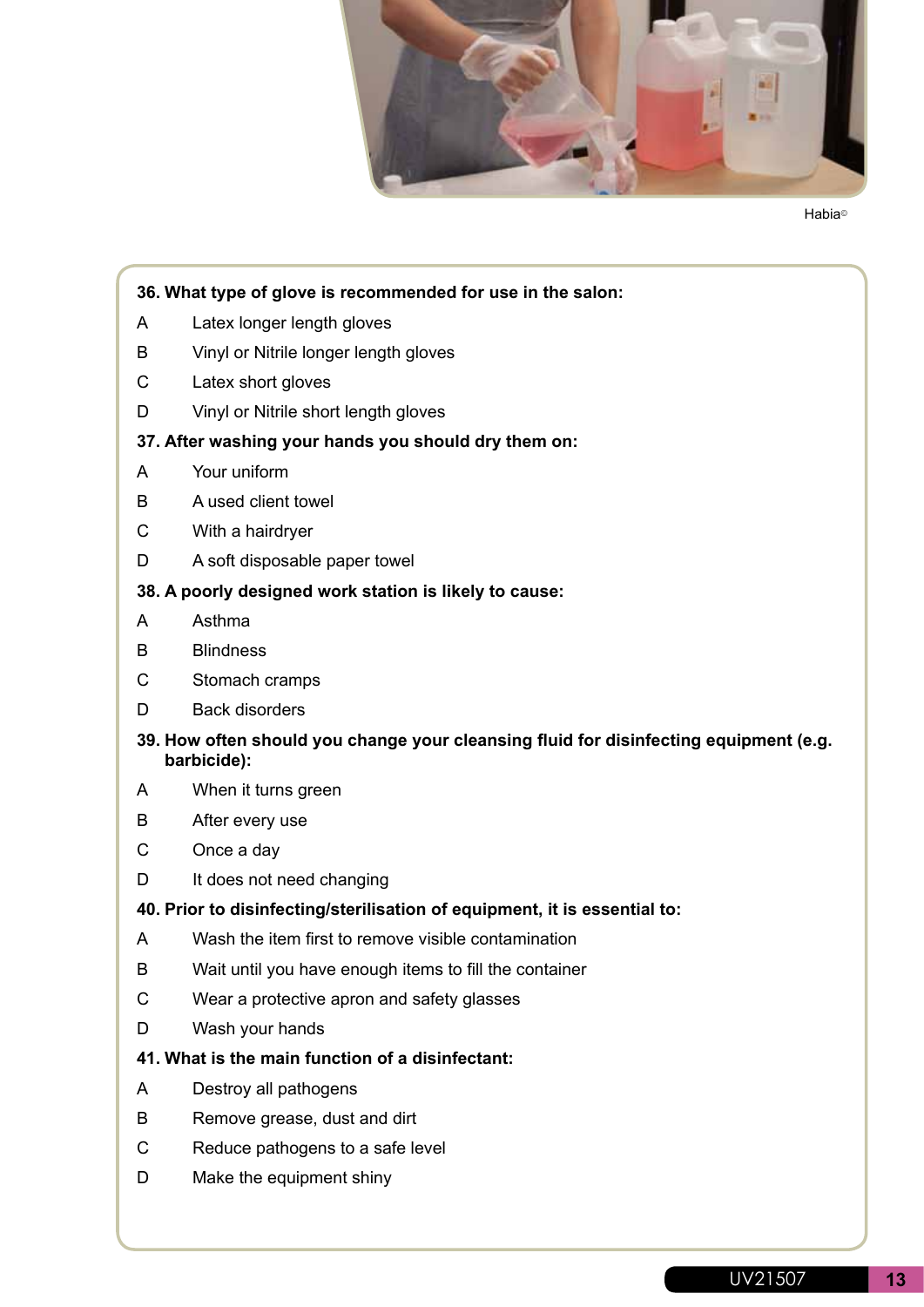

#### **42. Any used sharps in the salon must be disposed of in:**

- A A sharps bin
- B An empty drinks can
- C A double tied bin bag
- D A clinical waste bag
- **43. A plan which details who, what, where, when, how and why cleaning should be done in the salon is known as:**
- A A staff rota
- B A cleaning schedule
- C A safety policy
- D A sterilisation procedure

#### **44. Personal hygiene is a priority in a salon because:**

- A It prevents cross-contamination
- B Staff smell nice
- C Staff look more attractive
- D It prevents accidents

#### **45. Which of the following should always be treated as clinical waste:**

- A Anything contaminated with bodily fluids
- B Dirty towels
- C Equipment which has been dropped on the floor
- D Products past their use-by date

#### **46. Which factor is most likely to result in an accident in the salon?**

- A Dirty windows
- B Damp walls
- C Uneven floors
- D Shiny doors

#### **47. The main purpose of an internal fire door is to:**

- A Keep draughts to a minimum
- B Provide privacy between treatment rooms
- C Stop smoke and flames from spreading
- D Prevent people running in the salon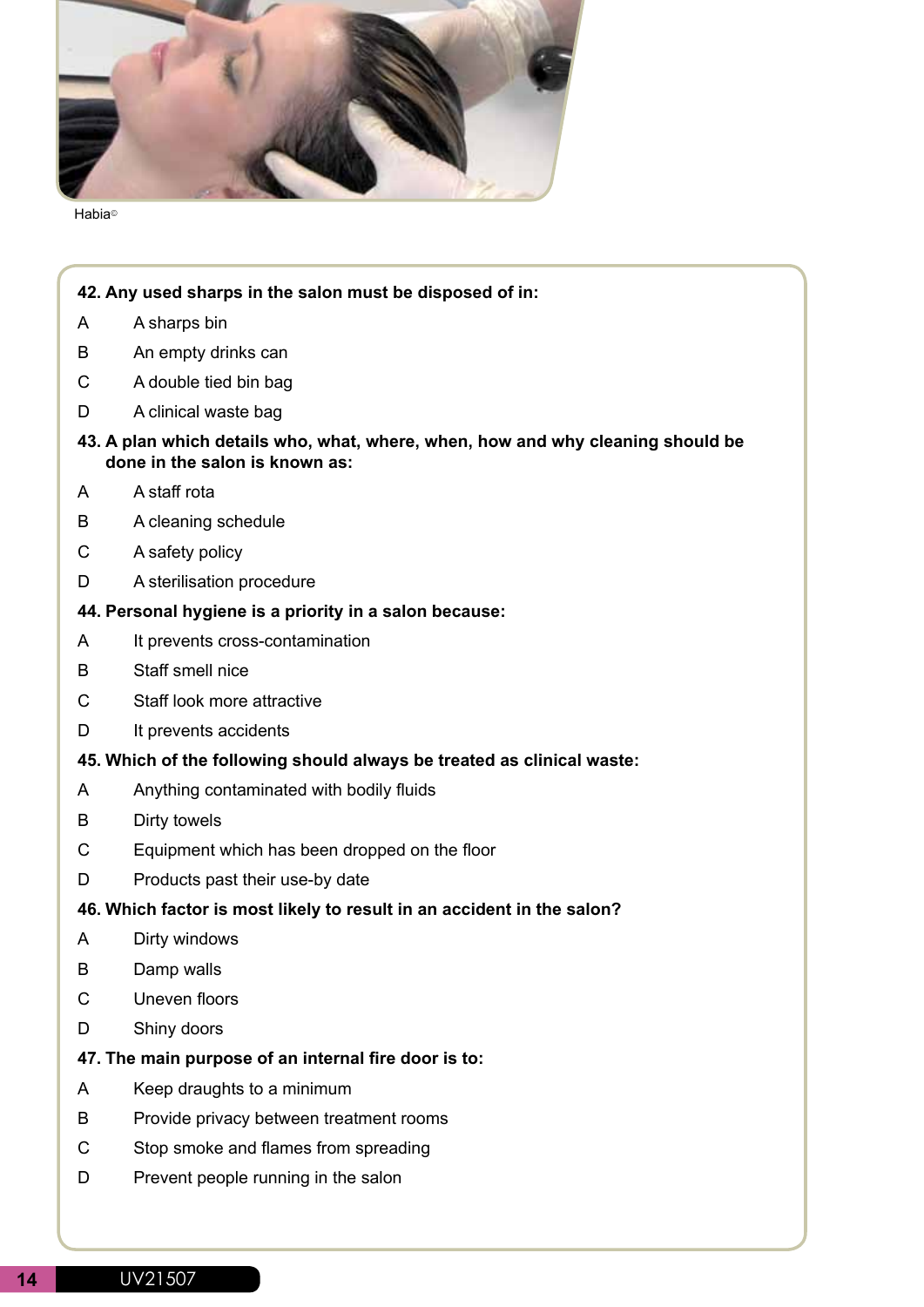

#### **48. A poorly designed workstation is likely to cause:**

- A Asthma
- B Earache
- C Eye infections
- D Back disorders

#### **49. When lifting/handling stock always:**

- A Bend the knees, lift at arms length, move slowly
- B Check the weight, ensure the route is clear, bend the knees
- C Bend from the waist, hold the load close to the body, walk quickly
- D Bend the knees, check the weight, shout to ensure people know you are coming

#### **50. Slips and trips in the salon can be more effectively managed by:**

- A Good housekeeping
- B Putting out warning signs
- C Maintaining equipment
- D Keeping the door closed when it is raining

#### **51. The purpose of a risk assessment is to:**

- A Identify and reduce hazards in the workplace
- B Make cost savings
- C Have something to show the health and safety inspector
- D Keep reports for insurance claims

#### **52. Manual handling operations must be assessed to:**

- A Prevent breakages or damage to stock
- B Ensure the load is moved safely
- C Ensure you employ staff strong enough to do the job
- D Always provide a hoist for lifting stock

#### **53. A Code of Practice is:**

- A A list of regulations which apply to the salon
- B A secure code to gain entry to the salon
- C Written guidelines produced by an official body or professional association
- D A practice treatment on a client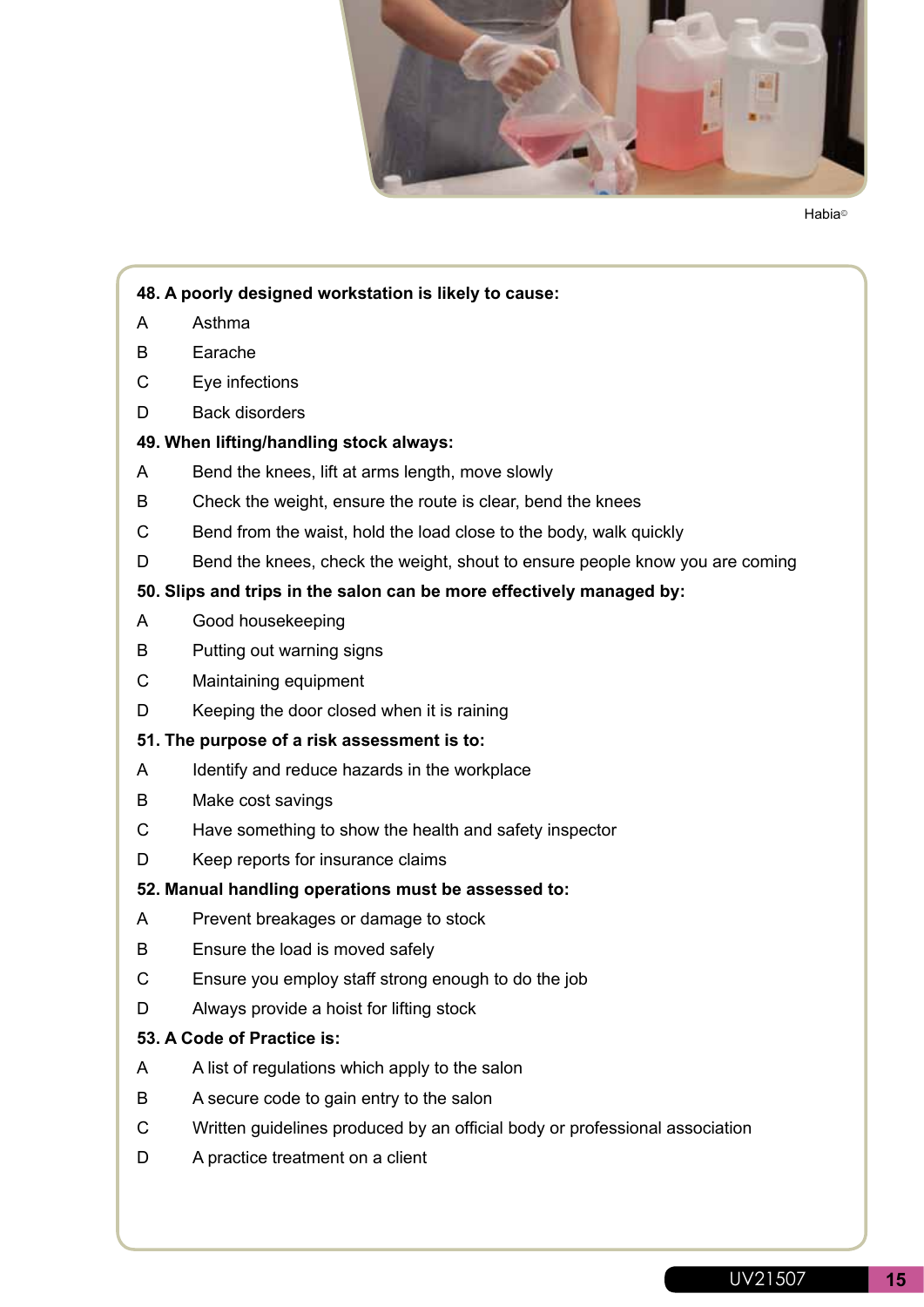

#### **54. Health and safety inspectors may visit the salon to make:**

- A A routine inspection
- B To investigate an accident
- C To act upon a complaint
- D All the above

#### **55. The main purpose of first aid is to:**

- A Avoid anyone having to have time off work
- B Supply pain killers to anyone needing them
- C Ensure first aid box is available for inspection
- D Prevent injuries getting worse until further treatment can be given

#### **56. The risk of exposing staff to chemicals in the salon can be best controlled by:**

- A Replacing them with less harmful alternatives
- B Provide first aid facilities
- C Provide staff training
- D Carry out health surveillance

#### **57. What should you do if you suffer discomfort whilst working at your workstation?**

- A Take more breaks
- B Carry on working
- C Report concerns to your manager and seek advise
- D Send a report to your local inspector

#### **58. What can you do to prevent a fire from starting?**

- A Hold regular fire drills
- B Learn how to use an extinguisher
- C Keep exits free from obstruction
- D Keep materials that burn away from sources of ignition

#### **59. Salon chairs should be designed to be:**

- A A fixed height, stable and comfortable
- B Adjustable, stable and easy to clean
- C Made from leather, stable and comfortable
- D Modern design, stable and easy to clean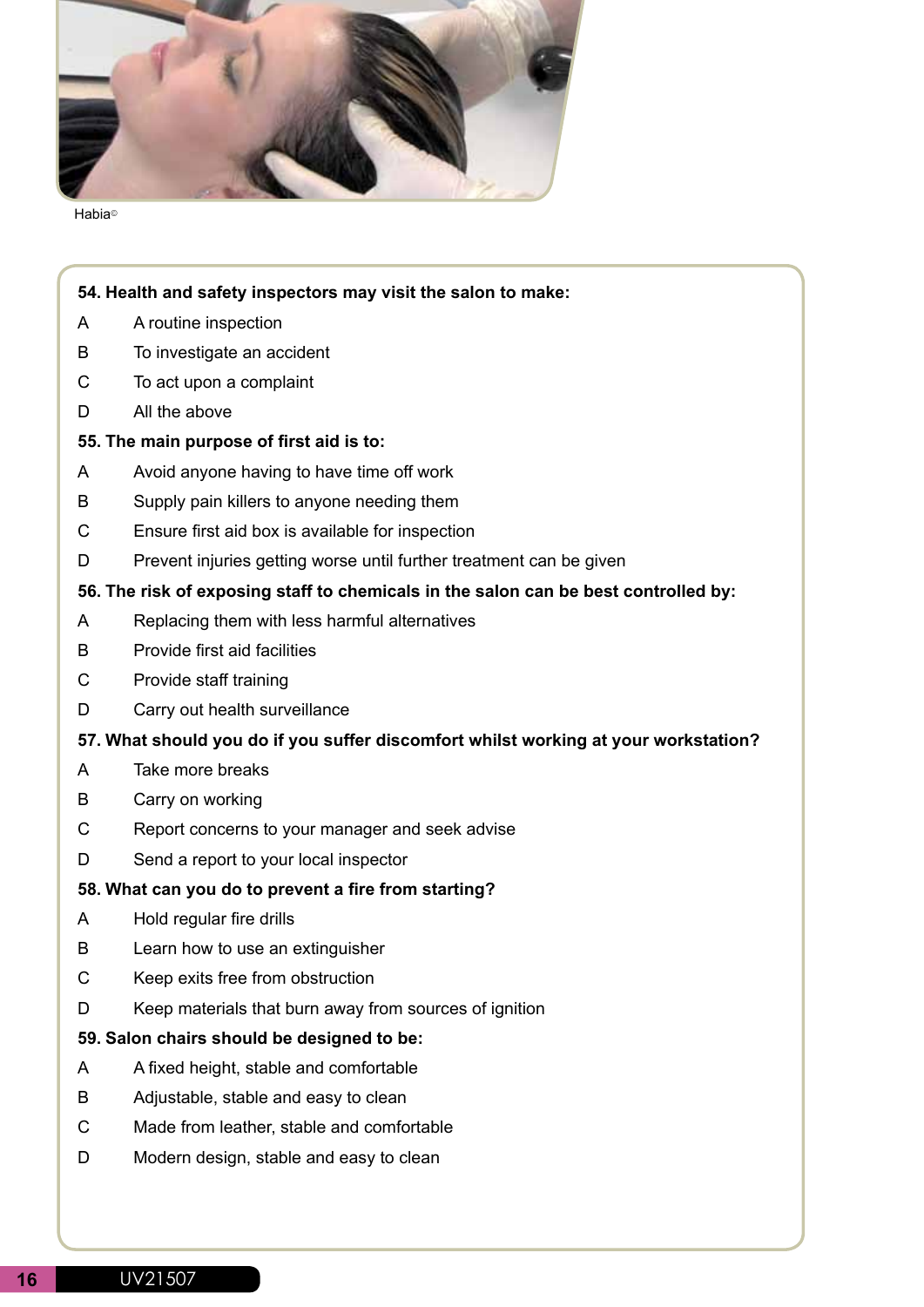

#### **60. Which statement best describes an Improvement Notice issued by the health and safety inspector?**

- A A document that closes the company down
- B A document providing advice and guidance
- C A document warning that legal proceedings are about to start
- D A document which requires things to be done in a certain time